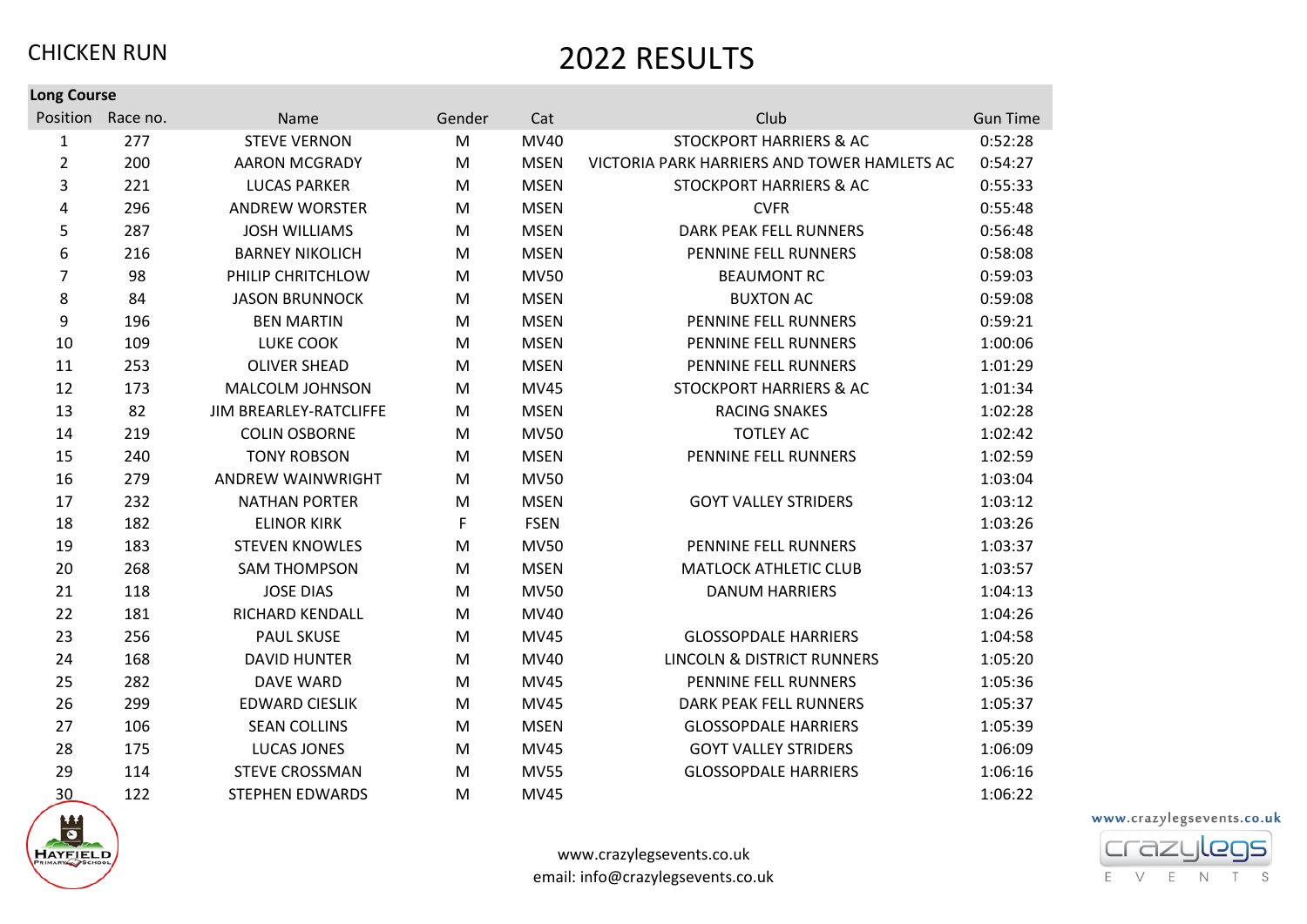| Position | Race no. | Name                    | Gender | Cat         | Club                                        | <b>Gun Time</b> |
|----------|----------|-------------------------|--------|-------------|---------------------------------------------|-----------------|
| 31       | 112      | <b>BEN COTTOM</b>       | M      | <b>MSEN</b> |                                             | 1:06:39         |
| 32       | 156      | <b>BEN HARTLEY</b>      | M      | <b>MV40</b> | <b>GLOSSOPDALE HARRIERS</b>                 | 1:06:56         |
| 33       | 170      | <b>CHRIS JACKSON</b>    | M      | <b>MSEN</b> | <b>GLOSSOPDALE HARRIERS</b>                 | 1:08:36         |
| 34       | 144      | <b>MATT GITTINS</b>     | M      | <b>MSEN</b> | <b>DIDSBURY RUNNERS</b>                     | 1:08:39         |
| 35       | 92       | <b>MARK BUSH</b>        | M      | <b>MV45</b> | DARK PEAK FELL RUNNERS                      | 1:08:54         |
| 36       | 187      | <b>CRAIG LEITH</b>      | M      | <b>MV55</b> | START2JOG                                   | 1:10:03         |
| 37       | 161      | <b>ALEX HILL</b>        | M      | <b>MSEN</b> |                                             | 1:10:25         |
| 38       | 293      | <b>TOM ASHBEE</b>       | M      | <b>MSEN</b> |                                             | 1:10:31         |
| 39       | 100      | <b>DAVID CLARKE</b>     | M      | <b>MV60</b> |                                             | 1:10:34         |
| 40       | 165      | LUKE HOLME              | M      | <b>MSEN</b> | START2JOG                                   | 1:11:17         |
| 41       | 132      | <b>BOB FOREMAN</b>      | M      | <b>MV60</b> |                                             | 1:11:25         |
| 42       | 141      | <b>JOHN GAFFNEY</b>     | M      | MV40        | <b>GLOSSOPDALE HARRIERS</b>                 | 1:12:57         |
| 43       | 212      | <b>ROBERT MURPHY</b>    | M      | <b>MV60</b> | <b>GLOSSOPDALE HARRIERS</b>                 | 1:13:01         |
| 44       | 284      | PETER WALLIS            | M      | <b>MV60</b> | <b>TIDESWELL RUNNING CLUB</b>               | 1:13:06         |
| 45       | 230      | <b>MATTHEW PINK</b>     | M      | <b>MV50</b> | PENNINE FELL RUNNERS                        | 1:13:08         |
| 46       | 211      | <b>KEITH MORGAN</b>     | M      | <b>MV55</b> | ASHBOURNE RUNNING CLUB                      | 1:13:10         |
| 47       | 99       | <b>NEIL CLARKE</b>      | M      | <b>MV60</b> | MACCLESFIELD HARRIERS & AC                  | 1:13:12         |
| 48       | 160      | <b>COLIN HILL</b>       | M      | <b>MSEN</b> | <b>POYNTON RUNNERS</b>                      | 1:13:14         |
| 49       | 291      | PETER WOODHEAD          | M      | <b>MV45</b> | <b>GOYT VALLEY STRIDERS</b>                 | 1:13:15         |
| 50       | 60       | <b>RICK ALDRED</b>      | M      | <b>MV45</b> | <b>BUXTON AC</b>                            | 1:13:30         |
| 51       | 217      | <b>ANDREW NIXON</b>     | M      | <b>MSEN</b> |                                             | 1:13:33         |
| 52       | 283      | <b>IAN WARHURST</b>     | M      | <b>MV60</b> | PENNINE FELL RUNNERS                        | 1:13:33         |
| 53       | 146      | <b>WAYNE GRANT</b>      | M      | <b>MV45</b> | <b>GOYT VALLEY STRIDERS</b>                 | 1:13:41         |
| 54       | 123      | <b>JOANNE ELLIS</b>     | F      | <b>FV45</b> | PENNINE FELL RUNNERS                        | 1:13:44         |
| 55       | 254      | <b>ROB SHELDON</b>      | M      | <b>MV45</b> | <b>GLOSSOPDALE HARRIERS</b>                 | 1:14:02         |
| 56       | 91       | <b>MALCOLM BUSFIELD</b> | M      | <b>MV50</b> | <b>ASHBOURNE RUNNING CLUB</b>               | 1:14:04         |
| 57       | 185      | <b>DAVID LANGRIDGE</b>  | M      | <b>MV45</b> | <b>BOLLINGTON HARRIERS</b>                  | 1:14:13         |
| 58       | 171      | <b>SHAUN JACKSON</b>    | M      | <b>MV50</b> | ALTRINCHAM & DISTRICT ATHLETIC CLUB LIMITED | 1:14:20         |
| 59       | 210      | <b>JOHN MOORE</b>       | M      | <b>MV55</b> | <b>GOYT VALLEY STRIDERS</b>                 | 1:14:29         |
| 60       | 236      | <b>JAMES REES</b>       | M      | <b>MV40</b> | <b>GOYT VALLEY STRIDERS</b>                 | 1:14:33         |
| 61       | 83       | <b>DAVID BROADBENT</b>  | M      | <b>MV45</b> |                                             | 1:14:35         |

www.crazylegsevents.co.uk



www.crazylegsevents.co.uk email: info@crazylegsevents.co.uk

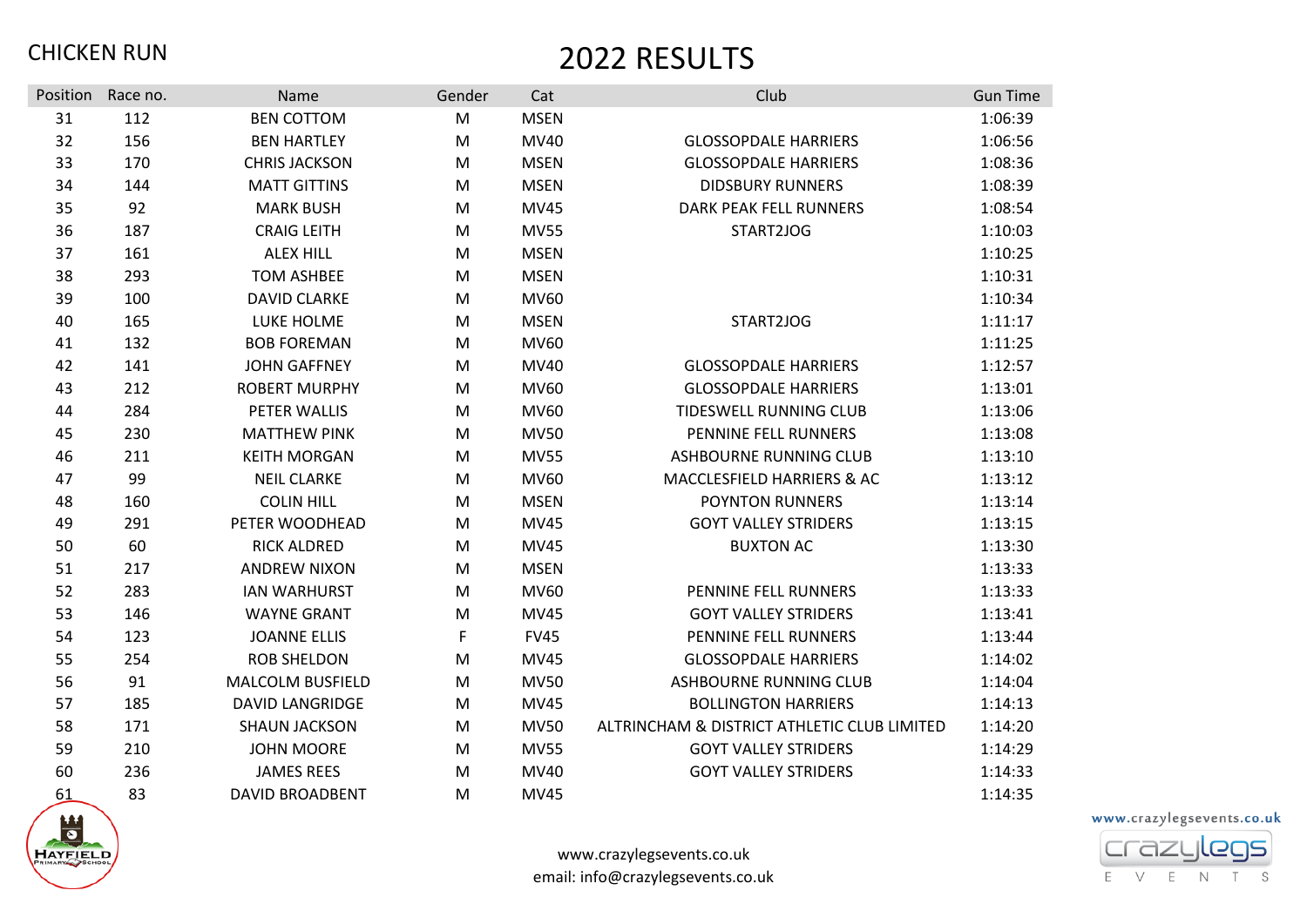| Position | Race no. | Name                       | Gender | Cat         | Club                          | <b>Gun Time</b> |
|----------|----------|----------------------------|--------|-------------|-------------------------------|-----------------|
| 62       | 154      | <b>CHRIS HARLE</b>         | M      | MV60        |                               | 1:14:42         |
| 63       | 177      | <b>AMY JONES</b>           | F      | <b>FSEN</b> | <b>MATLOCK ATHLETIC CLUB</b>  | 1:14:51         |
| 64       | 143      | <b>CHRISTOPHER GILLOTT</b> | M      | <b>MV50</b> | <b>MATLOCK ATHLETIC CLUB</b>  | 1:14:52         |
| 65       | 250      | <b>KERRY SAVILLE</b>       | M      | <b>MV50</b> | <b>DARK PEAK FELL RUNNERS</b> | 1:14:55         |
| 66       | 75       | <b>JO BEDNALL</b>          | F      | <b>FV55</b> | <b>BUXTON AC</b>              | 1:15:26         |
| 67       | 281      | PETE WALLROTH              | M      | MV40        |                               | 1:15:28         |
| 68       | 278      | <b>DAVID VERYARD</b>       | M      | MV60        | <b>BAKEWELL HURRIERS</b>      | 1:15:38         |
| 69       | 162      | <b>RICHARD HIND</b>        | M      | <b>MV50</b> | <b>WORKSOP HARRIERS</b>       | 1:15:40         |
| 70       | 213      | <b>STEPHEN MYERS</b>       | M      | <b>MV55</b> | <b>HOLCOMBE HARRIERS</b>      | 1:16:07         |
| 71       | 269      | <b>SCOTT THOMPSON</b>      | M      | <b>MV50</b> | <b>MATLOCK ATHLETIC CLUB</b>  | 1:16:09         |
| 72       | 228      | <b>STEVEN PEPPER</b>       | M      | <b>MSEN</b> | PENNINE FELL RUNNERS          | 1:16:24         |
| 73       | 111      | <b>ANEURIN COOPER</b>      | M      | MV40        |                               | 1:16:33         |
| 74       | 234      | <b>CHRIS RANDALL</b>       | M      | MV40        | <b>GOYT VALLEY STRIDERS</b>   | 1:16:55         |
| 75       | 179      | <b>SIMON JUMP</b>          | M      | <b>MV50</b> | SADDLEWORTH RUNNERS CLUB      | 1:17:12         |
| 76       | 69       | <b>JASON BALL</b>          | M      | <b>MV45</b> | <b>SINFIN RUNNING CLUB</b>    | 1:18:07         |
| 77       | 74       | <b>CARL BARTON</b>         | M      | <b>MV50</b> | <b>DISLEY RUNNERS</b>         | 1:18:21         |
| 78       | 73       | <b>ZOE BARTON</b>          | F      | <b>FV45</b> | <b>GLOSSOPDALE HARRIERS</b>   | 1:18:21         |
| 79       | 134      | <b>DALE FOSTER</b>         | M      | <b>MV50</b> |                               | 1:18:34         |
| 80       | 246      | <b>TIMOTHY RUCK</b>        | M      | MV40        | PENNINE FELL RUNNERS          | 1:18:44         |
| 81       | 270      | <b>BRADLEY THOMPSON</b>    | M      | <b>MSEN</b> |                               | 1:19:12         |
| 82       | 68       | <b>AIMEE BAINES</b>        | F      | <b>FSEN</b> | START2JOG                     | 1:19:26         |
| 83       | 164      | <b>ANDREW HODKIN</b>       | M      | MV60        | <b>MATLOCK ATHLETIC CLUB</b>  | 1:19:32         |
| 84       | 285      | <b>IVAN WHIGHAM</b>        | M      | MV60        | <b>GOYT VALLEY STRIDERS</b>   | 1:19:41         |
| 85       | 102      | <b>ROGER CLIFFE</b>        | M      | MV60        |                               | 1:19:44         |
| 86       | 61       | <b>SAMUEL ALLISON</b>      | M      | <b>MSEN</b> |                               | 1:19:47         |
| 87       | 147      | <b>AIDAN GRANT</b>         | M      | <b>MV45</b> | <b>GOYT VALLEY STRIDERS</b>   | 1:20:10         |
| 88       | 297      | <b>PAUL ROBERTSON</b>      | M      | MV60        |                               | 1:20:12         |
| 89       | 113      | <b>BARNABY CRAWSHAW</b>    | M      | MV40        | PENNINE FELL RUNNERS          | 1:20:16         |
| 90       | 77       | <b>PAUL BERRY</b>          | M      | MV40        | START2JOG                     | 1:20:18         |
| 91       | 148      | RICHARD GREEN              | M      | <b>MV50</b> | <b>BELPER HARRIERS</b>        | 1:20:24         |
| 92       | 71       | <b>GRAHAM BARNES</b>       | M      | <b>MV65</b> |                               | 1:20:43         |



www.crazylegsevents.co.uk email: info@crazylegsevents.co.uk

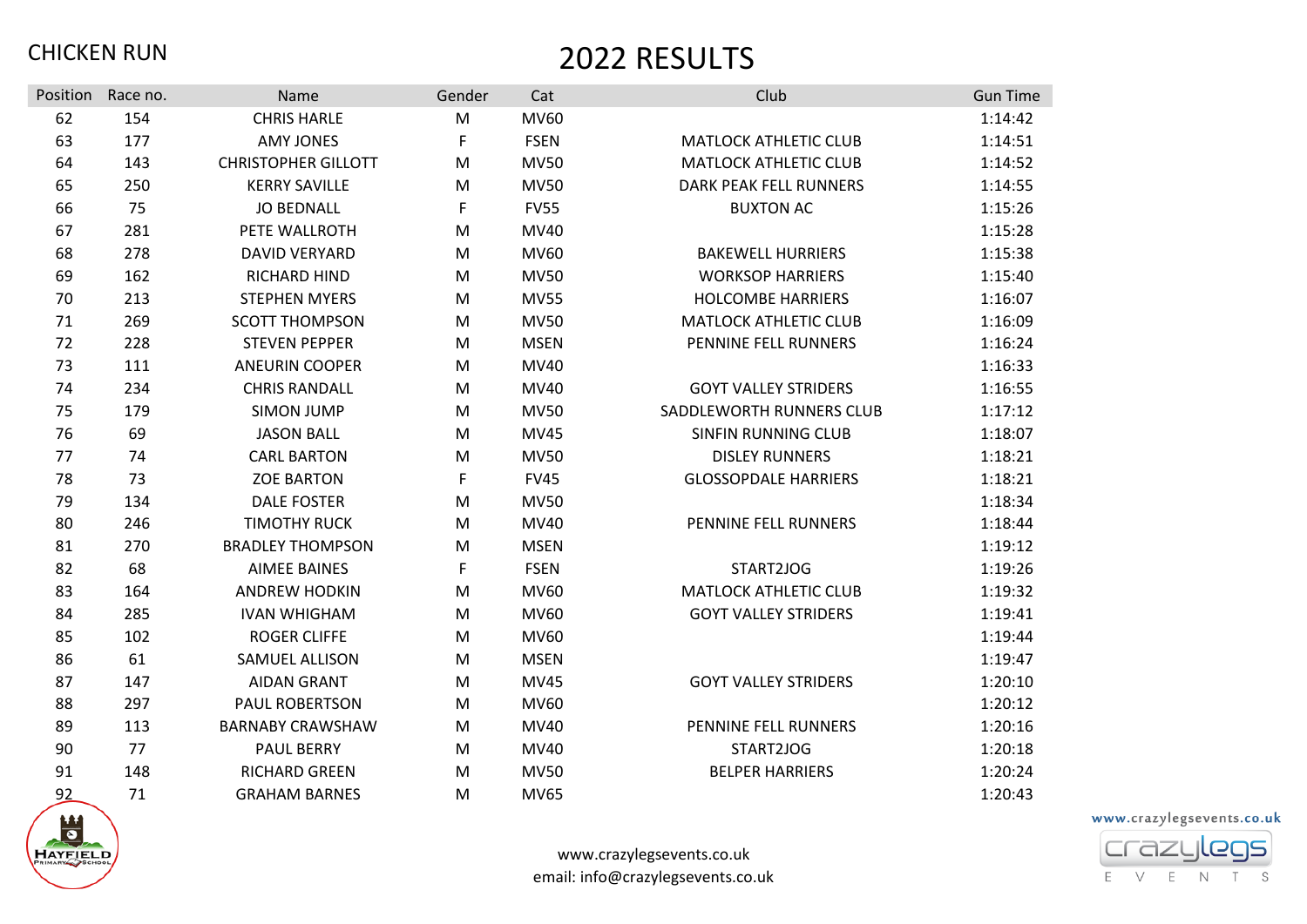| Position | Race no. | Name                         | Gender | Cat         | Club                                        | <b>Gun Time</b> |
|----------|----------|------------------------------|--------|-------------|---------------------------------------------|-----------------|
| 93       | 155      | <b>LEIGH HARRIS</b>          | M      | <b>MV45</b> | <b>UTTOXETER</b>                            | 1:21:00         |
| 94       | 231      | <b>JOHN POLLARD</b>          | M      | <b>MV65</b> | <b>GLOSSOPDALE HARRIERS</b>                 | 1:21:04         |
| 95       | 265      | <b>DAVID SWIFT-ROLLINSON</b> | M      | <b>MV50</b> | <b>EREWASH VALLEY RC</b>                    | 1:21:13         |
| 96       | 139      | <b>ANDREA FROST</b>          | F      | <b>FV55</b> | MACCLESFIELD HARRIERS & AC                  | 1:21:22         |
| 97       | 138      | <b>ANDREW FOX</b>            | M      | <b>MV65</b> | PENNINE FELL RUNNERS                        | 1:21:23         |
| 98       | 104      | <b>STEPHANI COE</b>          | F      | <b>FV40</b> | <b>DARK PEAK FELL RUNNERS</b>               | 1:21:24         |
| 99       | 115      | <b>MATTHEW DAY</b>           | M      | <b>MV45</b> | <b>GOYT VALLEY STRIDERS</b>                 | 1:21:36         |
| 100      | 169      | <b>ARRON JACKSON</b>         | M      | <b>MV50</b> | <b>WORKSOP HARRIERS</b>                     | 1:22:18         |
| 101      | 76       | <b>TOM BENNETT</b>           | M      | <b>MV45</b> |                                             | 1:22:20         |
| 102      | 153      | <b>TIM HARGREAVES</b>        | M      | <b>MV65</b> | <b>STOCKPORT HARRIERS &amp; AC</b>          | 1:22:20         |
| 103      | 248      | <b>EMILY SANDERS</b>         | F      | <b>FV55</b> | ASHBOURNE RUNNING CLUB                      | 1:22:26         |
| 104      | 117      | <b>REBECCA DAY</b>           | F      | <b>FV40</b> | <b>GOYT VALLEY STRIDERS</b>                 | 1:22:37         |
| 105      | 244      | PAUL ROWLAND                 | M      | MV60        | PENNINE FELL RUNNERS                        | 1:22:46         |
| 106      | 298      | <b>GLENN ELLIS</b>           | M      | <b>MV45</b> | PENNINE FELL RUNNERS                        | 1:22:55         |
| 107      | 95       | <b>LUKE CAFFERTY</b>         | M      | <b>MSEN</b> | <b>GOYT VALLEY STRIDERS</b>                 | 1:23:01         |
| 108      | 225      | <b>CRAIG PARTRIDGE</b>       | M      | <b>MV50</b> | ALTRINCHAM & DISTRICT ATHLETIC CLUB LIMITED | 1:23:06         |
| 109      | 145      | <b>MATT GOVAN</b>            | M      | <b>MSEN</b> | <b>MATLOCK ATHLETIC CLUB</b>                | 1:23:27         |
| 110      | 78       | <b>MATT BIGLIN</b>           | M      | MV60        | <b>GOYT VALLEY STRIDERS</b>                 | 1:23:36         |
| 111      | 300      | DAVID MADDEN                 | M      | <b>MV50</b> |                                             | 1:23:51         |
| 112      | 264      | <b>MICHAEL STUBBS</b>        | M      | <b>MV45</b> |                                             | 1:24:14         |
| 113      | 194      | PAUL MARKALL                 | M      | <b>MV55</b> | <b>BUXTON AC</b>                            | 1:24:35         |
| 114      | 272      | <b>GEMMA TREDWELL</b>        | F      | <b>FV40</b> |                                             | 1:24:41         |
| 115      | 152      | <b>MARK HANNA</b>            | M      | <b>MV45</b> | <b>MANCHESTER TRIATHLON CLUB</b>            | 1:25:26         |
| 116      | 67       | PETER BAILEY                 | M      | MV60        | <b>BUXTON AC</b>                            | 1:25:41         |
| 117      | 242      | <b>RACHEL RONGONG</b>        | F      | <b>FV50</b> |                                             | 1:25:57         |
| 118      | 167      | <b>TIM HORROCKS</b>          | M      | <b>MV55</b> | PENNINE FELL RUNNERS                        | 1:26:42         |
| 119      | 215      | <b>PAUL NEAL</b>             | M      | <b>MV55</b> | HYDE RUNNING COMMUNITY                      | 1:26:54         |
| 120      | 62       | <b>IAN ASHENDEN</b>          | M      | <b>MV45</b> | PENNINE FELL RUNNERS                        | 1:27:05         |
| 121      | 261      | <b>JIM STAVELEY</b>          | M      | <b>MV50</b> | <b>WORKSOP HARRIERS</b>                     | 1:27:09         |
| 122      | 116      | <b>MELISSA DAY</b>           | F      | <b>FV45</b> | <b>DISLEY RUNNERS</b>                       | 1:27:31         |
| 123      | 85       | <b>PAUL BRUNT</b>            | M      | <b>MV50</b> | <b>BELPER HARRIERS</b>                      | 1:27:37         |



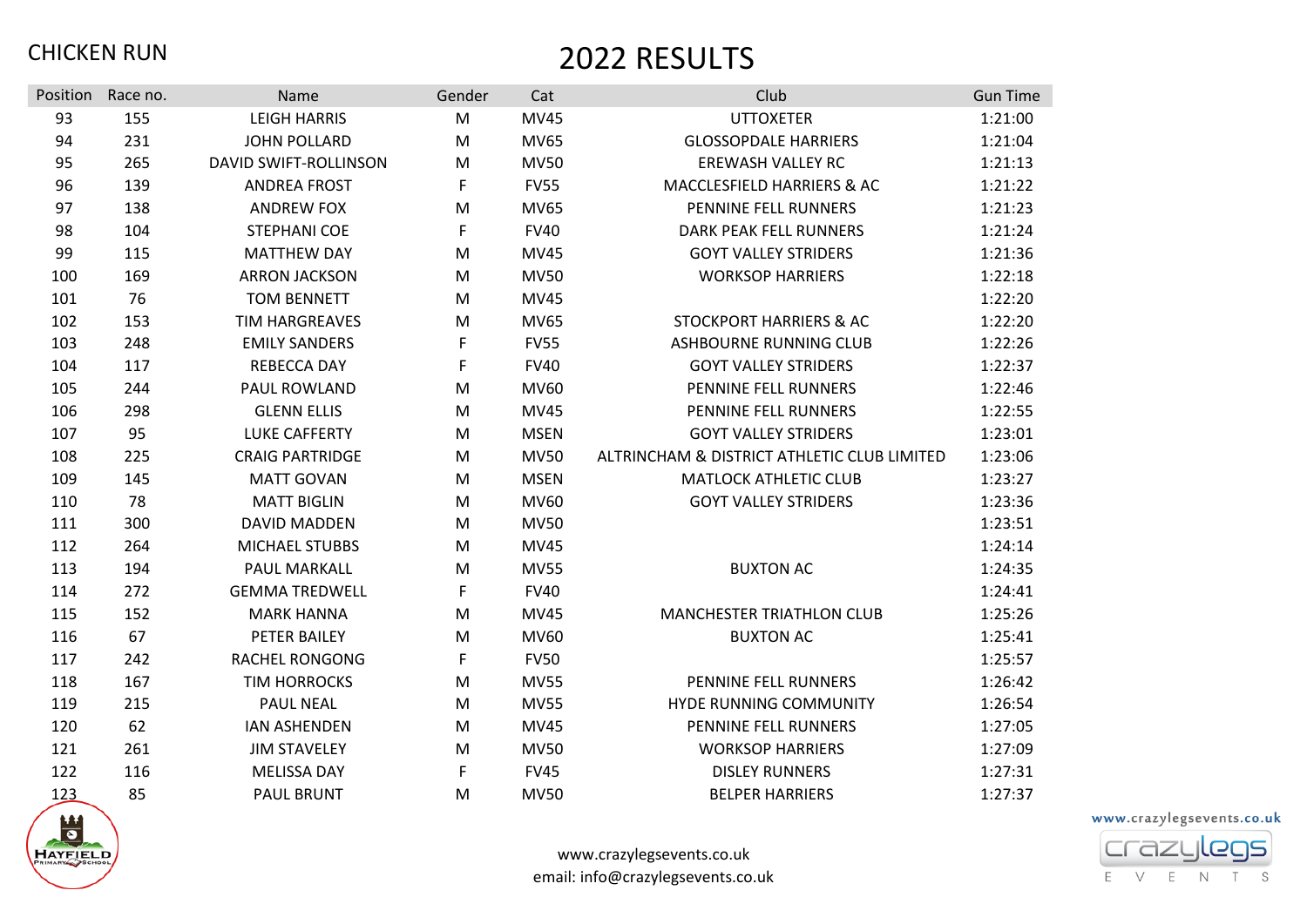| Position | Race no. | Name                       | Gender | Cat         | Club                                        | <b>Gun Time</b> |
|----------|----------|----------------------------|--------|-------------|---------------------------------------------|-----------------|
| 124      | 205      | PHILIP MERVIK              | M      | <b>MV50</b> |                                             | 1:27:42         |
| 125      | 89       | <b>PAUL BURCHELL</b>       | M      | MV60        |                                             | 1:27:52         |
| 126      | 193      | <b>TIM MACKEY</b>          | M      | <b>MV65</b> | <b>DARK PEAK FELL RUNNERS</b>               | 1:28:27         |
| 127      | 214      | <b>MATTHEW NADIN</b>       | M      | MV40        | <b>BUXTON AC</b>                            | 1:28:28         |
| 128      | 238      | <b>GEORGIA ROBERTS</b>     | F      | <b>FSEN</b> | <b>DISLEY RUNNERS</b>                       | 1:28:28         |
| 129      | 290      | <b>IAN WOLFENDALE</b>      | M      | MV60        | PENNINE FELL RUNNERS                        | 1:28:40         |
| 130      | 249      | <b>JORDAN SARGEANT</b>     | M      | <b>MSEN</b> | <b>DISLEY RUNNERS</b>                       | 1:29:04         |
| 131      | 150      | <b>NICK HAM</b>            | M      | <b>MV55</b> | <b>GLOSSOPDALE HARRIERS</b>                 | 1:29:47         |
| 132      | 80       | <b>KATE BOWDEN</b>         | F      | <b>FV50</b> | <b>GLOSSOPDALE HARRIERS</b>                 | 1:29:57         |
| 133      | 63       | LISA ASHWOOD               | F      | <b>FV50</b> | <b>DISLEY RUNNERS</b>                       | 1:30:39         |
| 134      | 202      | <b>JANE MELLOR</b>         | F      | <b>FV55</b> | PENNINE FELL RUNNERS                        | 1:31:24         |
| 135      | 136      | <b>MICK FOWLER</b>         | M      | <b>MV65</b> | <b>MATLOCK ATHLETIC CLUB</b>                | 1:31:41         |
| 136      | 295      | <b>TIM EYES</b>            | M      | MV40        |                                             | 1:32:11         |
| 137      | 266      | <b>ROBERT TAYLOR</b>       | M      | <b>MV70</b> | PENNINE FELL RUNNERS                        | 1:32:13         |
| 138      | 184      | <b>DAVID KRASIJ</b>        | M      | <b>MSEN</b> |                                             | 1:32:15         |
| 139      | 96       | <b>EMMA CAMERON</b>        | F      | <b>FSEN</b> | <b>GOYT VALLEY STRIDERS</b>                 | 1:32:42         |
| 140      | 275      | <b>SUE VENTON</b>          | F      | <b>FV55</b> | <b>GLOSSOPDALE HARRIERS</b>                 | 1:32:54         |
| 141      | 149      | <b>MOLLY GRIFFIN</b>       | F      | <b>FSEN</b> |                                             | 1:32:55         |
| 142      | 90       | <b>CAROLINE BURRELL</b>    | F      | <b>FV45</b> | WIRKSWORTH                                  | 1:33:37         |
| 143      | 81       | <b>GERALDINE BRANNELLY</b> | F      | <b>FV40</b> |                                             | 1:34:03         |
| 144      | 93       | <b>SARAH BUTCHER</b>       | F      | <b>FV40</b> | <b>HUNCOTE HARRIERS</b>                     | 1:34:18         |
| 145      | 273      | <b>CHRIS UNWIN</b>         | M      | <b>MV45</b> | <b>HUNCOTE HARRIERS</b>                     | 1:34:19         |
| 146      | 280      | <b>DAVID WALKER</b>        | M      | <b>MV55</b> |                                             | 1:34:36         |
| 147      | 174      | <b>MARY JONES</b>          | F      | <b>FV50</b> | <b>GOYT VALLEY STRIDERS</b>                 | 1:35:10         |
| 148      | 233      | <b>AMY POWE</b>            | F      | <b>FSEN</b> | <b>DISLEY RUNNERS</b>                       | 1:35:13         |
| 149      | 239      | <b>CATHERINE ROBINSON</b>  | F      | <b>FV40</b> |                                             | 1:35:13         |
| 150      | 87       | <b>DUNCAN BRYANT</b>       | M      | <b>MV50</b> | <b>BUXTON AC</b>                            | 1:35:35         |
| 151      | 121      | MIKE DUNCOMBE              | M      | <b>MV65</b> | ALTRINCHAM & DISTRICT ATHLETIC CLUB LIMITED | 1:36:11         |
| 152      | 125      | <b>CLAIRE ELSWORTH</b>     | F      | <b>FV45</b> | <b>GOYT VALLEY STRIDERS</b>                 | 1:36:21         |
| 153      | 133      | <b>JAN FORRESTER</b>       | F      | <b>FV65</b> | <b>MATLOCK ATHLETIC CLUB</b>                | 1:37:33         |
| 154      | 180      | <b>ITA KELLY</b>           | F      | <b>FV55</b> | <b>GOYT VALLEY STRIDERS</b>                 | 1:38:02         |



www.crazylegsevents.co.uk email: info@crazylegsevents.co.uk

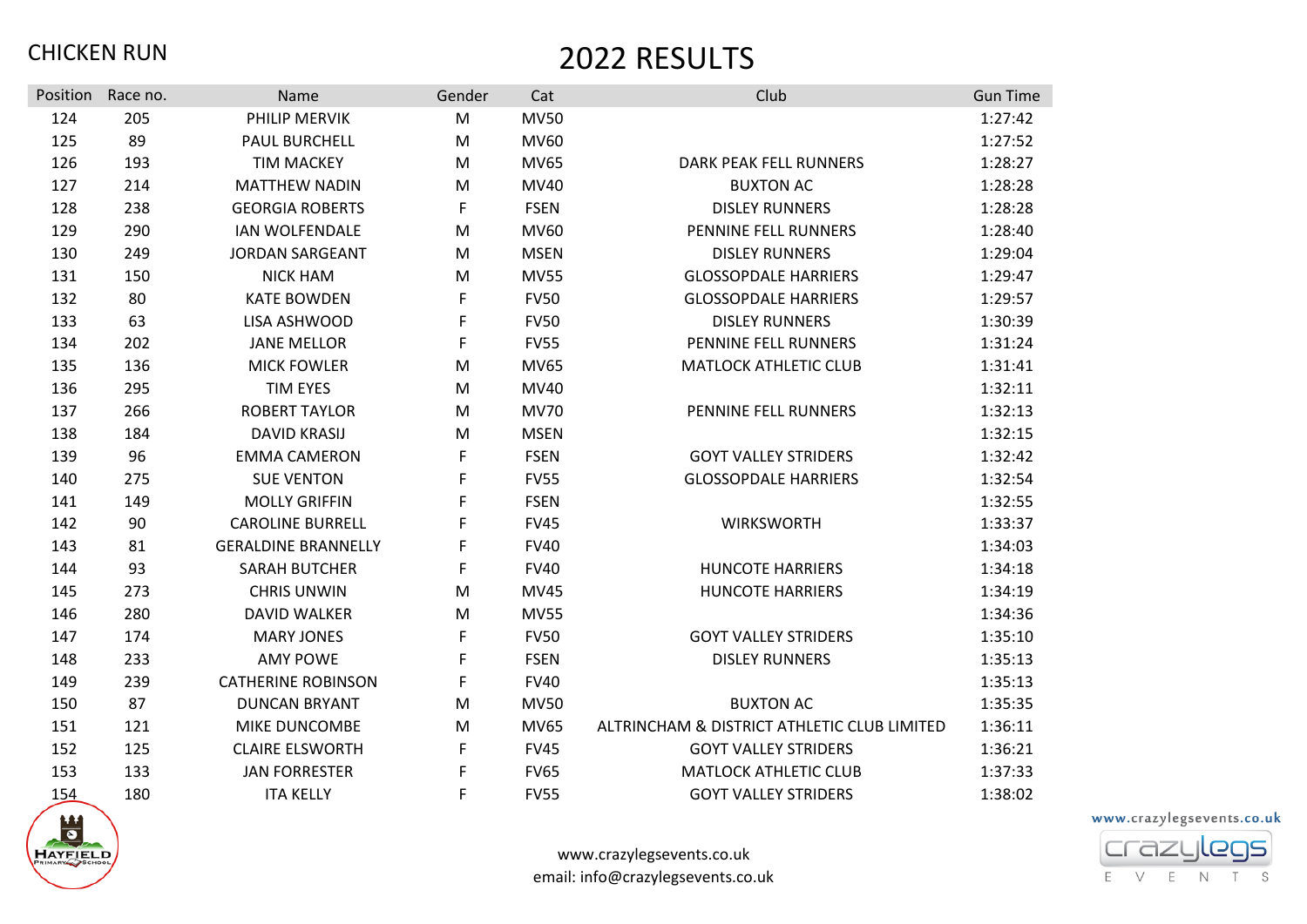| <b>Position</b> | Race no. | Name                     | Gender | Cat         | Club                                  | <b>Gun Time</b> |
|-----------------|----------|--------------------------|--------|-------------|---------------------------------------|-----------------|
| 155             | 271      | <b>LES THURSTON</b>      | M      | <b>MV70</b> | <b>MATLOCK ATHLETIC CLUB</b>          | 1:38:16         |
| 156             | 131      | <b>KELLY FORD</b>        | F      | <b>FV40</b> | <b>BARNSLEY HARRIERS</b>              | 1:38:52         |
| 157             | 159      | <b>CHRISTINE HILL</b>    | F      | <b>FV50</b> | <b>GOYT VALLEY STRIDERS</b>           | 1:38:56         |
| 158             | 88       | <b>BERYL BUCKLEY</b>     | F      | <b>FV70</b> | <b>GLOSSOPDALE HARRIERS</b>           | 1:39:37         |
| 159             | 129      | <b>GRACE FENNELLY</b>    | F      | <b>FSEN</b> | STEEL CITY STRIDERS RC                | 1:39:49         |
| 160             | 128      | <b>LAWRENCE FENNELLY</b> | M      | MV60        | <b>CVFR</b>                           | 1:40:11         |
| 161             | 247      | <b>STEPHEN SANDERS</b>   | M      | <b>MV65</b> | <b>GOYT VALLEY STRIDERS</b>           | 1:41:01         |
| 162             | 229      | <b>KIRSTY PIERCE</b>     | F      | <b>FV60</b> | <b>GOYT VALLEY STRIDERS</b>           | 1:41:03         |
| 163             | 65       | <b>HEATHER ASPINALL</b>  | F      | <b>FSEN</b> | <b>MANCHESTER ROAD RUNNERS</b>        | 1:41:06         |
| 164             | 108      | <b>ROBERT COOK</b>       | M      | <b>MSEN</b> | <b>MANCHESTER ROAD RUNNERS</b>        | 1:41:07         |
| 165             | 140      | <b>CAROLINE FUREY</b>    | F      | <b>FV45</b> |                                       | 1:41:13         |
| 166             | 163      | <b>GEMMA HIND</b>        | F      | <b>FSEN</b> | <b>WORKSOP HARRIERS</b>               | 1:42:28         |
| 167             | 198      | <b>KAREN MASSEY</b>      | F      | <b>FV40</b> | <b>DISLEY RUNNERS</b>                 | 1:43:51         |
| 168             | 176      | <b>KEN JONES</b>         | M      | <b>MV70</b> | <b>DARK PEAK FELL RUNNERS</b>         | 1:45:56         |
| 169             | 251      | <b>JO SAXTON</b>         | F      | <b>FV50</b> | <b>WATNALL WARRIORS</b>               | 1:46:06         |
| 170             | 124      | <b>GARY ELSE</b>         | M      | <b>MV45</b> | <b>MOUNTAIN GOATS</b>                 | 1:47:56         |
| 171             | 289      | <b>JOHN WISEMAN</b>      | M      | <b>MV55</b> |                                       | 1:48:43         |
| 172             | 263      | <b>DIANE STEWART</b>     | F      | <b>FV50</b> | <b>MANSFIELD HARRIERS</b>             | 1:52:43         |
| 173             | 157      | PAUL HATHAWAY            | M      | <b>MV50</b> | <b>MACCLESFIELD HARRIERS &amp; AC</b> | 1:53:49         |
| 174             | 208      | <b>SARAH MILL'S</b>      | F      | <b>FV45</b> | <b>GLOSSOPDALE HARRIERS</b>           | 1:54:59         |
| 175             | 258      | <b>JANET SMITH</b>       | F      | <b>FV60</b> | <b>GOYT VALLEY STRIDERS</b>           | 1:59:11         |
| 176             | 260      | <b>SALLY STAVELEY</b>    | F      | <b>FV55</b> | <b>WORKSOP HARRIERS</b>               | 1:59:51         |
| 177             | 66       | <b>SUSAN AVERILL</b>     | F      | <b>FV55</b> | <b>WATNALL WARRIORS</b>               | 2:01:24         |
| 178             | 135      | PETER FOTHERINGHAM       | M      | MV60        | <b>GOYT VALLEY STRIDERS</b>           | 2:02:48         |
| 179             | 243      | <b>STEVE ROWE</b>        | M      | <b>MV55</b> | <b>GOYT VALLEY STRIDERS</b>           | 2:09:22         |
| 180             | 142      | <b>LAURA GAPSKI</b>      | F      | <b>FV40</b> |                                       | 2:20:58         |
| 181             | 110      | <b>CLARE COOMBES</b>     | F      | <b>FV45</b> | <b>VEGAN RUNNERS UK</b>               | 2:21:01         |
| 182             | 105      | <b>MADDY COLLINGE</b>    | F      | <b>FV70</b> | <b>MANSFIELD HARRIERS</b>             | 2:21:01         |
| 183             | 206      | <b>SARAH MILLINGTON</b>  | F      | <b>FV45</b> | <b>GOYT VALLEY STRIDERS</b>           | 2:23:11         |



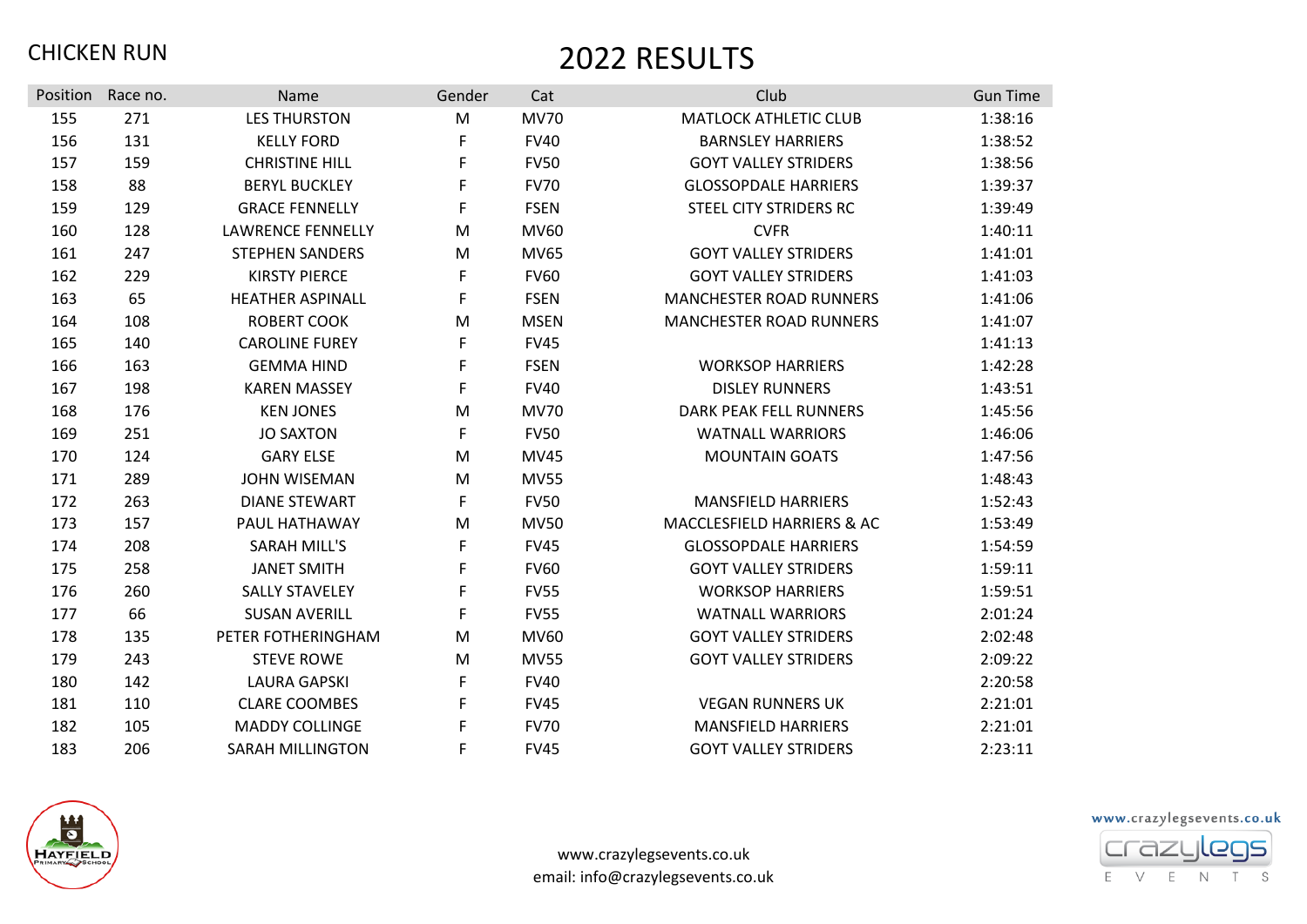|                     | Position Race no. | Name                   | Gender | Cat         | Club                                 | <b>Gun Time</b> |
|---------------------|-------------------|------------------------|--------|-------------|--------------------------------------|-----------------|
| <b>Short Course</b> |                   |                        |        |             |                                      |                 |
|                     | Position Race No  | Name                   | Gender | Cat         | Club                                 | <b>Gun Time</b> |
| 1                   | 35                | <b>ALEX JONES</b>      | M      | MV40        | <b>ASHBOURNE RUNNING CLUB</b>        | 0:49:40         |
| $\overline{2}$      | 57                | <b>KARL WEBSTER</b>    | M      | <b>MV50</b> | <b>MATLOCK ATHLETIC CLUB</b>         | 0:52:36         |
| 3                   | 32                | <b>MATTHEW JARVIS</b>  | M      | <b>MSEN</b> |                                      | 0:54:34         |
| 4                   | 51                | <b>WAYNE SMITHURST</b> | M      | <b>MV45</b> | <b>RIPLEY RUNNING CLUB</b>           | 0:54:55         |
| 5                   | 34                | <b>IMOGEN JONES</b>    | F      | <b>FSEN</b> | PENNINE FELL RUNNERS                 | 0:55:09         |
| 6                   | 43                | TIM O'DONNELL          | M      | <b>MSEN</b> | EAST CHESHIRE HARRIERS & TAMESIDE AC | 0:55:51         |
| 7                   | 41                | <b>MICK MOORHOUSE</b>  | M      | <b>MV70</b> | <b>MATLOCK ATHLETIC CLUB</b>         | 0:56:21         |
| 8                   | 50                | <b>JOSEPH SIZELAND</b> | M      | <b>MSEN</b> |                                      | 0:56:39         |
| 9                   | 54                | <b>MATTHEW THOMAS</b>  | M      | <b>MSEN</b> |                                      | 0:59:31         |
| 10                  | 25                | <b>JAN HAUNTON</b>     | M      | <b>MV55</b> | <b>DISLEY RUNNERS</b>                | 1:00:44         |
| 11                  | 5                 | <b>ED BRADBURY</b>     | M      | MV40        |                                      | 1:00:59         |
| 12                  | 38                | <b>CHLOE LAWRENCE</b>  | F      | <b>FSEN</b> |                                      | 1:01:01         |
| 13                  | 26                | <b>CHRIS HESKETH</b>   | M      | <b>MSEN</b> | <b>BELLE VUE RACERS</b>              | 1:01:28         |
| 14                  | 40                | <b>TOMTOM MCMAHON</b>  | M      | MV40        | <b>GLOSSOPDALE HARRIERS</b>          | 1:01:28         |
| 15                  | 19                | <b>BRENDAN DEVLIN</b>  | M      | <b>MV50</b> | <b>SINFIN RC</b>                     | 1:02:12         |
| 16                  | 48                | <b>CAROLINE SCOTT</b>  | F      | <b>FV50</b> | <b>SINFIN RC</b>                     | 1:02:38         |
| 17                  | 56                | <b>LUCY WASINSKI</b>   | F      | <b>FSEN</b> |                                      | 1:02:57         |
| 18                  | 55                | <b>PAUL TIMMS</b>      | M      | MV40        | <b>MOUNTAIN GOATS</b>                | 1:03:12         |
| 19                  | 7                 | <b>SIMON BRAY</b>      | M      | <b>MV50</b> | <b>SINFIN RUNNING CLUB</b>           | 1:04:04         |
| 20                  | 20                | <b>JULIA DOWNES</b>    | F      | <b>FV40</b> |                                      | 1:04:07         |
| 21                  | 23                | <b>GARY HADFIELD</b>   | M      | MV40        |                                      | 1:04:24         |
| 22                  | 12                | <b>DIANE CLARKE</b>    | F      | <b>FV55</b> |                                      | 1:05:41         |
| 23                  | 13                | <b>JEMMA CLIFF</b>     | F      | <b>FSEN</b> |                                      | 1:07:22         |
| 24                  | 14                | <b>MARK CLIFF</b>      | M      | <b>MV50</b> |                                      | 1:07:28         |
| 25                  | 9                 | <b>SUSIE BYRNE</b>     | F      | <b>FSEN</b> | <b>DISLEY RUNNERS</b>                | 1:07:38         |
| 26                  | 39                | <b>ROB LLOYD</b>       | M      | <b>MV50</b> | <b>WIDNES RUNNING CLUB</b>           | 1:09:10         |
| 27                  | $\overline{2}$    | <b>KATE ALLEN</b>      | F      | <b>FV50</b> | YOULGRAVE HARRIERS                   | 1:09:44         |
| 28                  | 29                | <b>KEVIN INGHAM</b>    | M      | <b>MV45</b> | <b>GLOSSOPDALE HARRIERS</b>          | 1:12:05         |
| 29                  | 27                | <b>TREVOR HIBBERT</b>  | M      | <b>MV45</b> | <b>SINFIN RC</b>                     | 1:12:06         |



www.crazylegsevents.co.uk email: info@crazylegsevents.co.uk